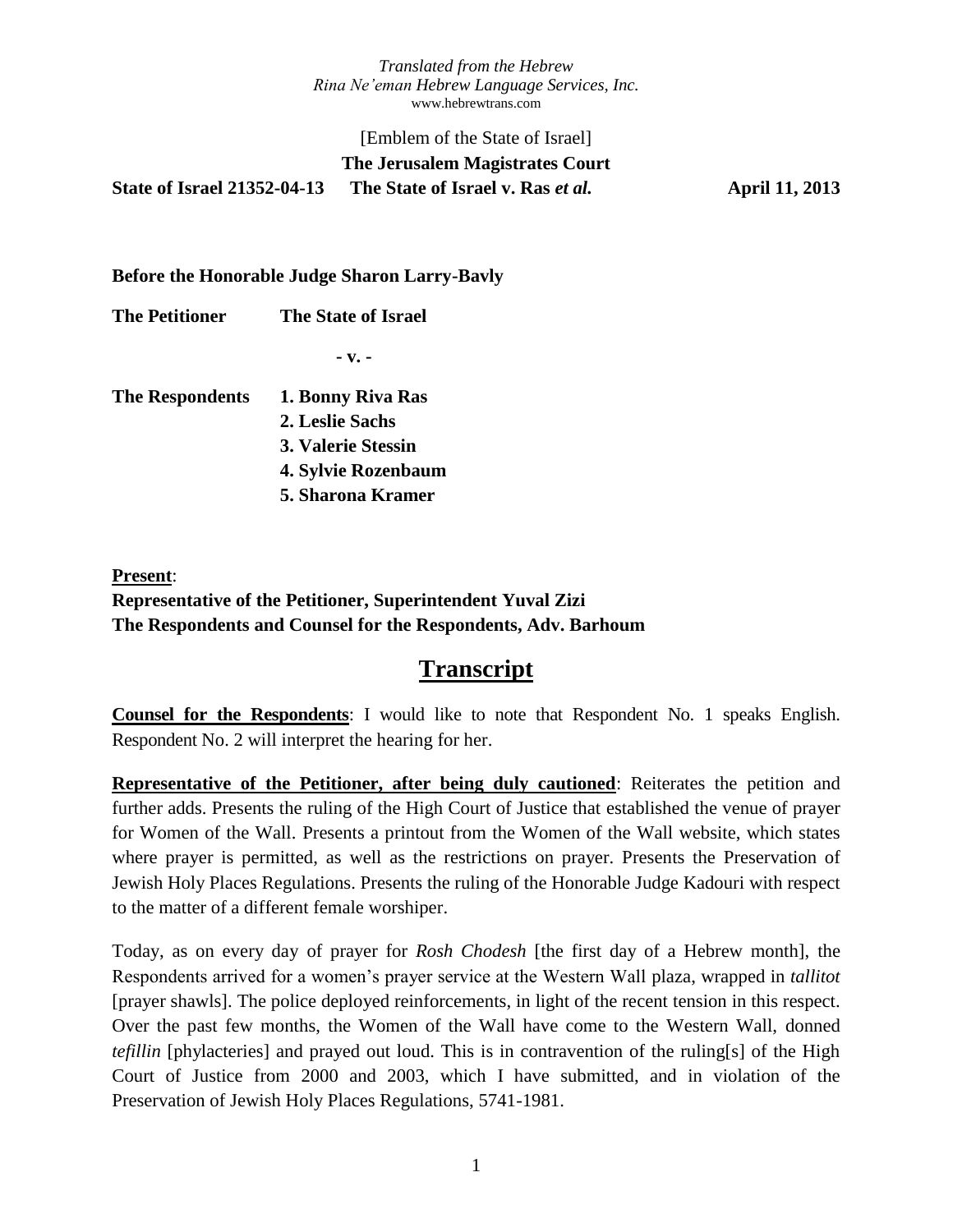## [Emblem of the State of Israel] **The Jerusalem Magistrates Court State of Israel 21352-04-13 The State of Israel v. Ras** *et al.* **April 11, 2013**

Local custom is also noted in the same High Court of Justice ruling, and I have referred the Court to it. It establishes that the Women of the Wall who wish to pray in a manner that is not consistent with local custom shall do so at Robinson's Arch, which has been rendered suitable for that purpose.

I shall note that during the course of the prayer services today, there was a disturbance of the peace, as male and female worshipers gathered and shouted. The police forces that were present at the Western Wall formed a barrier between them and the Women of the Wall. One of the male worshipers went so far as to burn a pamphlet, and he was arrested, as well.

Parenthetically, I shall note that the police have demonstrated a great deal of patience and restraint in recent months. Talks have been held with the leadership of Women of the Wall, as well as with political entities, including the Rabbi of the Western Wall and the Jewish Agency, in order to find a solution that will be satisfactory to all of the parties. In recent months, the police have refrained from carrying out detentions and arrests, and have attempted to adopt a restrained approach. Notwithstanding, each month and up until the present time, the prayer services have become more and more tense, and more and more publicly defiant, and the women arrive from the outset wrapped in *tallitot* [prayer shawls] and wearing *tefillin* [phylacteries] on their arms, with the objective of creating a *fait accompli*. This causes a disturbance of the peace at the Western Wall, as well as incitement.

We are asking that the Court order a targeted removal, in other words, not a sweeping removal for 90 days, but rather for the next three Rosh Chodesh prayer services, which will take place on the dates that appear in the petition. The objective of this is to create calm and to distance the women who carry out provocations at the Western Wall. As a police force, we have an obligation to uphold the law, as well as to serve the interest of the other side, as this further manifests in the ruling of the High Court of Justice, which I have submitted.

I shall submit a document that lists the chain of events from the time of the first ruling of the High Court of Justice and the first Court decision, and that reviews the meaning of local custom.

We are requesting that the petition be approved.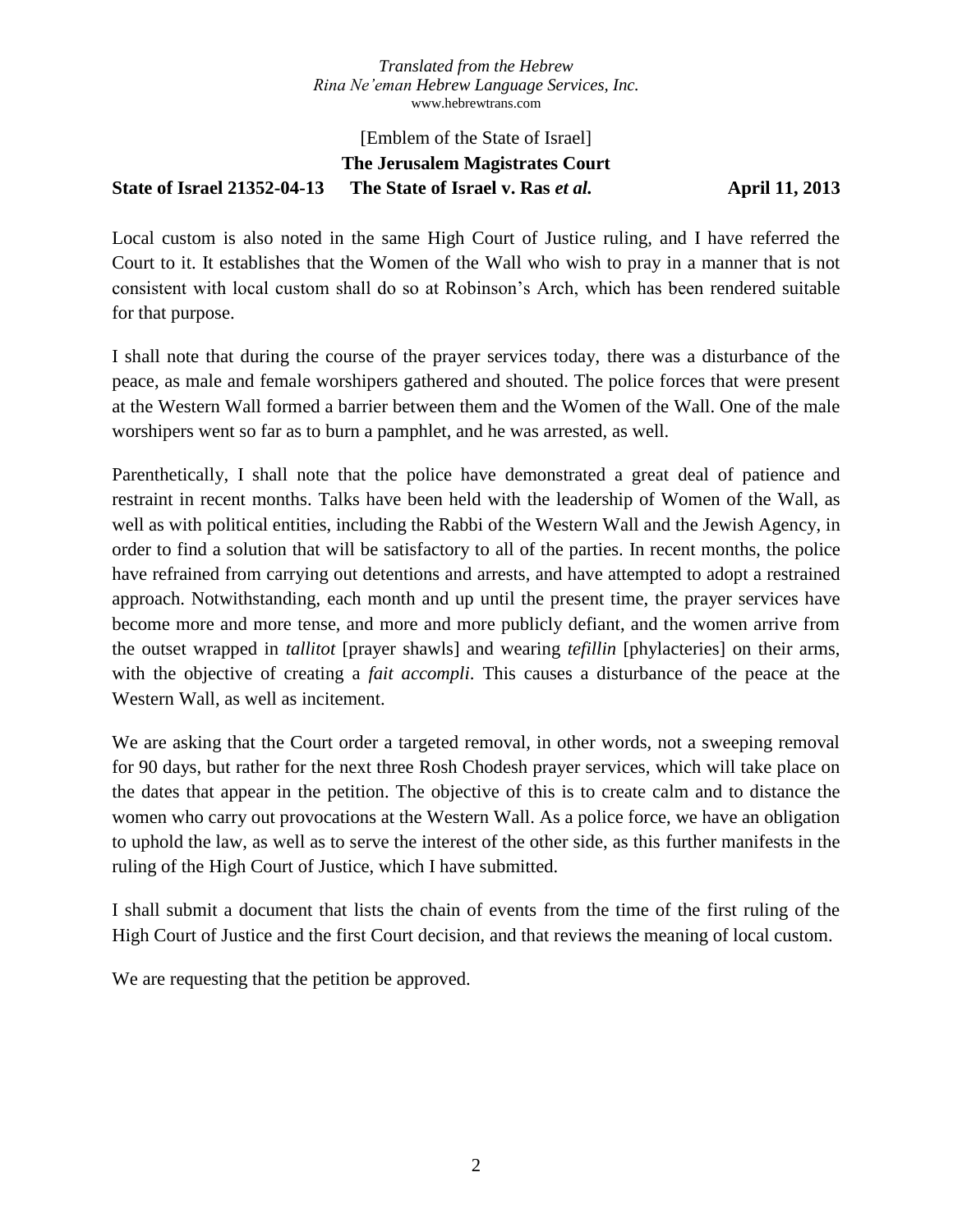# [Emblem of the State of Israel] **The Jerusalem Magistrates Court**

**State of Israel 21352-04-13 The State of Israel v. Ras** *et al.* **April 11, 2013**

**Responds to questions to Adv. Barhoum** [Translator's note: unclear; apparent transcription error]

- Q. Is it true that you interpret the concept of local custom in accordance with that which was communicated to you by the Rabbi of the Western Wall?
- A. Negative.
- Q. On the basis of what do you interpret it?
- A. On the basis of what was written in the High Court of Justice ruling from 2000, as well as the guidelines of the Ministry of Justice, by Yaacov Shapira, the director of consultancy and legislation.
- Q. Just a little while ago, I heard you, with my very own ears, stating that the Rabbi of the Western Wall is the one who determines what constitutes local custom. Are you retracting that?
- A. I am saying that the Rabbi of the Western Wall is the person who is in charge of the Holy Places, and he is also the person whose responsibility it is to ensure what constitutes local custom at the Western Wall, pursuant to the ruling of the High Court of Justice. The High Court of Justice has ruled that local custom is that which has been established for generations.
- Q. And according to you, local custom is that which has been established in Jewish law.
- A. No.
- Q.A. [Translator's note: as written] I am declaring in Court that Robinson's Arch has been rendered suitable for women's prayer, as required, and it also states this on their website.

#### **Representative of the Petitioner sums up**: I reiterate the petition.

**Counsel for the Respondent sums up:** The five women who have been arrested do not pose any danger. If there is no danger, then there are no grounds for their arrest, and if there are no grounds for arrest, then there are no grounds for releasing them with restrictions. I will agree to their release with restrictions from the police station.

**Representative of the Petitioner**: The Respondents were not released from the police station, insofar as I have only the authority to remove them for 15 days. Their prayer services do not only take place on Rosh Chodesh. While Counsel for the Respondents states that they are not violent,